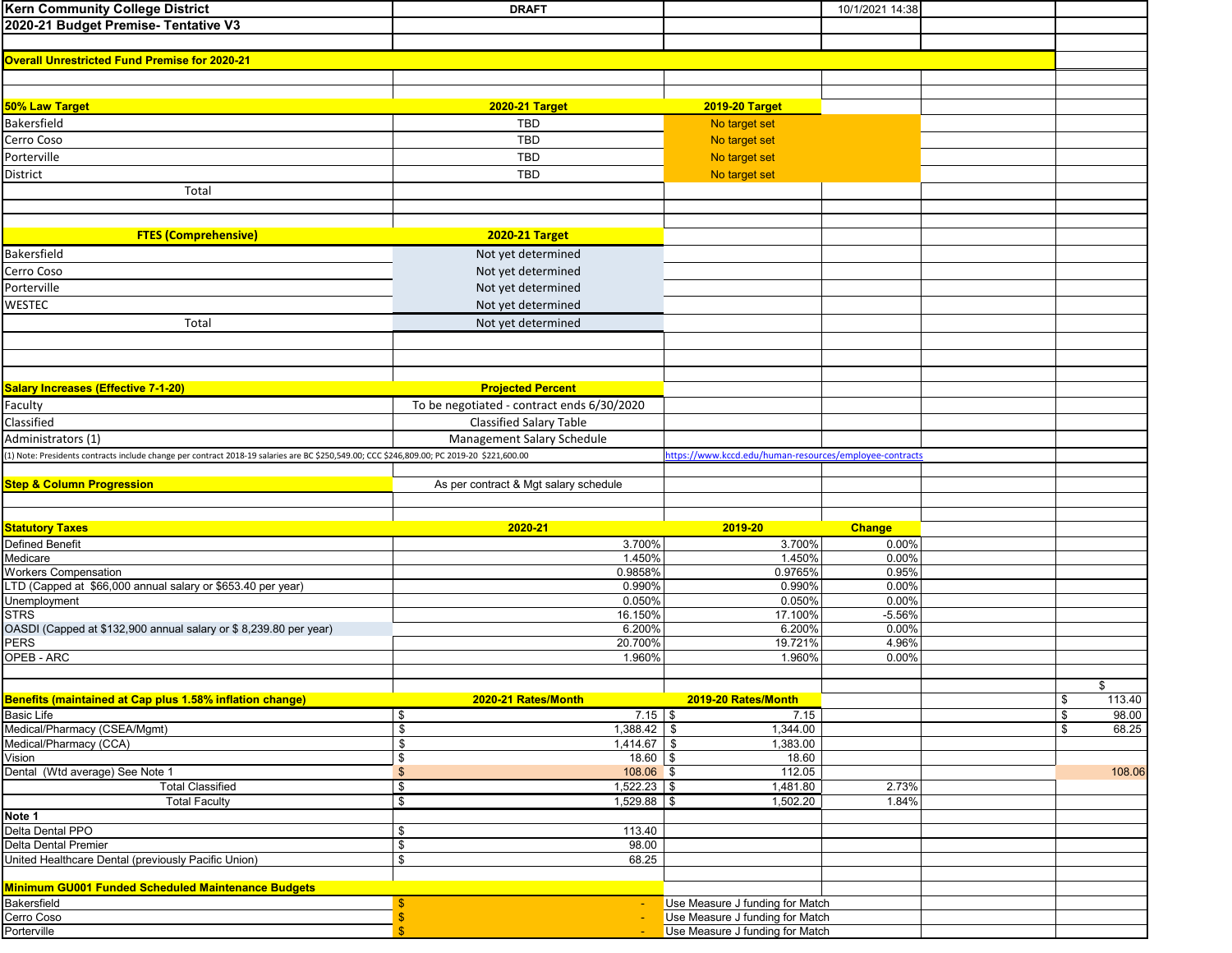| <b>Kern Community College District</b>                  | <b>DRAFT</b>                        | 10/1/2021 14:38 |  |
|---------------------------------------------------------|-------------------------------------|-----------------|--|
| 2020-21 Budget Premise- Tentative V3                    |                                     |                 |  |
|                                                         |                                     |                 |  |
|                                                         |                                     |                 |  |
| Minimum GU001 Emergencies based upon College Experience | <b>3% of Operating Expenditures</b> |                 |  |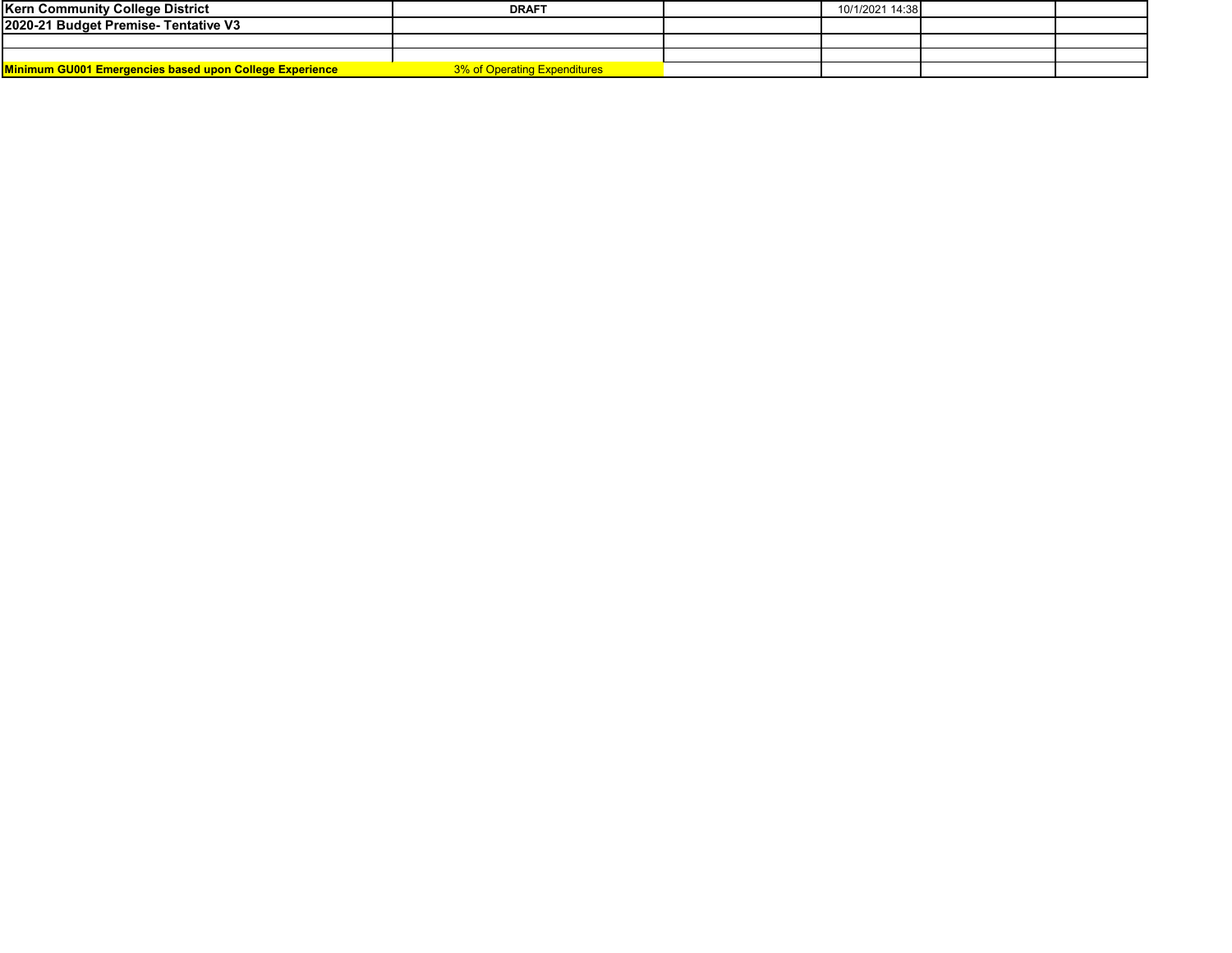| <b>Kern Community College District</b>                      | <b>DRAFT</b>                                               |                                                                 | 10/1/2021 14:38      |                          |                            |
|-------------------------------------------------------------|------------------------------------------------------------|-----------------------------------------------------------------|----------------------|--------------------------|----------------------------|
| 2020-21 Budget Premise- Tentative V3                        |                                                            |                                                                 |                      |                          |                            |
|                                                             |                                                            |                                                                 |                      |                          |                            |
|                                                             |                                                            |                                                                 |                      |                          |                            |
| Banked Load & Vacation Accrual Amount to Budget in 2020-21  | Maintain 40% of liability in established debt fund reserve |                                                                 |                      |                          |                            |
|                                                             |                                                            |                                                                 | <b>Porterville</b>   |                          |                            |
| <b>Total Vacation Accrual &amp; Comp Time Liability</b>     | <b>Bakersfield College</b>                                 | <b>Cerro Coso College</b>                                       | <b>College</b>       | <b>District Office</b>   | <b>Total</b>               |
|                                                             |                                                            |                                                                 |                      |                          |                            |
| <b>Vacation Accrual</b>                                     | 1,830,464.26                                               | 544,521.54                                                      | 471,169.19           | 969.000.58               | \$3,815,155.57             |
| Comp time                                                   | $\overline{65,073.02}$ \$<br>\$                            | $9,290.83$ \$                                                   | 8,266.98 \$          | 18,604.25                | \$<br>101,235.08           |
| <b>Total Liability</b>                                      | \$<br>$1,895,537.28$ \$                                    | 553,812.37 \$                                                   | 479,436.17 \$        |                          | 987,604.83 \$ 3,916,390.65 |
|                                                             |                                                            |                                                                 |                      |                          |                            |
| <b>Current Amount Accrued</b>                               | 569,776.00                                                 | 198,679.91                                                      | 141,850.16           | 375,422.00               | 1,285,728.07               |
|                                                             | 758.214.91                                                 |                                                                 |                      |                          |                            |
| <b>Required Vacation Accrual Amount</b>                     |                                                            | 221,524.95                                                      | 191,774.47           | 395,041.93               | 1,566,556.26               |
| <b>Accrual requirement (Over)/Under</b>                     | 188,438.91                                                 | 22,845.04                                                       | 49,924.31            | 19,619.93                | 280,828.19                 |
|                                                             |                                                            |                                                                 |                      |                          |                            |
|                                                             |                                                            |                                                                 |                      |                          |                            |
| <b>Total Banked Load Accrued Liability</b>                  | 1,381,015.13 \$<br>\$                                      | 319,838.40 \$                                                   | 135,462.60           |                          | \$1,836,316.13             |
|                                                             |                                                            |                                                                 |                      |                          |                            |
| <b>Current Amount Accrued</b>                               | \$<br>270,520.00 \$                                        | 106,849.26                                                      | 73,028.98 \$<br>\$   | $\overline{\phantom{a}}$ | 450,398.24<br>\$           |
|                                                             |                                                            |                                                                 |                      |                          |                            |
| <b>Required Banked Load Accrual Amount</b>                  | \$<br>552,406.05 \$                                        | 127,935.36                                                      | $54,185.04$ \$<br>\$ | $\overline{\phantom{a}}$ | 734,526.45<br>\$           |
|                                                             |                                                            |                                                                 |                      |                          |                            |
|                                                             |                                                            |                                                                 |                      |                          |                            |
| <b>Accrual requirement (Over)/Under</b>                     | 281,886.05                                                 | 21,086.10                                                       | (18, 843.94)         | $\sim$                   | 284,128.21                 |
|                                                             |                                                            |                                                                 |                      |                          |                            |
|                                                             |                                                            |                                                                 |                      |                          |                            |
| <b>Bakersfield College Energy Project Loan Debt Service</b> |                                                            |                                                                 |                      |                          |                            |
| <b>Bakersfield College Solar Photovoltaic Field</b>         | \$                                                         | 501,776.25 <<< Financed by CEC @3% and Bank of America @ 2.234% |                      |                          |                            |
|                                                             |                                                            |                                                                 |                      |                          |                            |
| Porterville College Solar Photovoltaic Field Loan           | \$                                                         | 150,000.00 <<< Financed by CEC @ 0%                             |                      |                          |                            |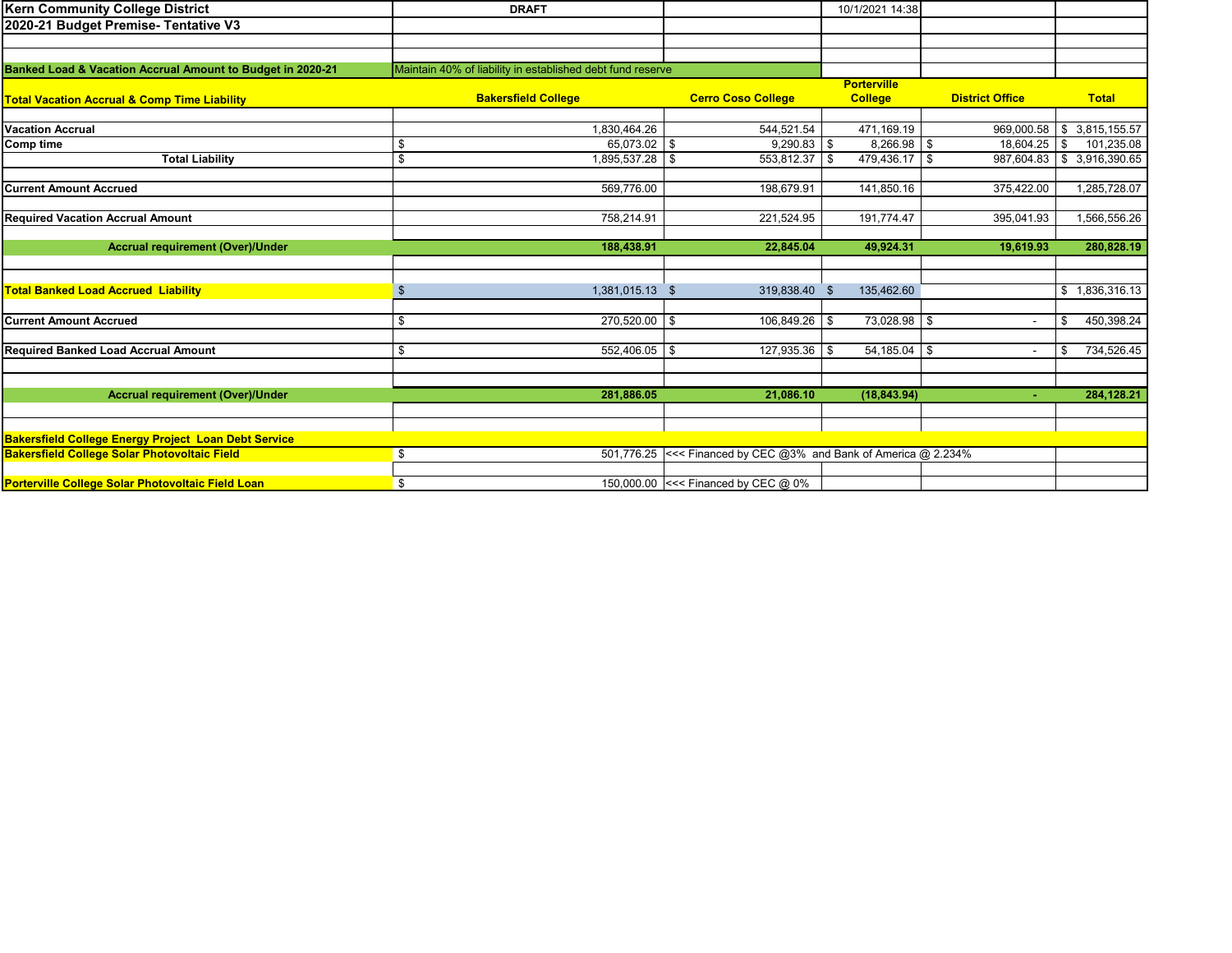| # subscribers    |  |
|------------------|--|
| $\overline{720}$ |  |
| $\frac{347}{5}$  |  |
| $\overline{9}$   |  |
|                  |  |
| Weighted average |  |
|                  |  |
|                  |  |
|                  |  |
|                  |  |
|                  |  |
|                  |  |
|                  |  |
|                  |  |
|                  |  |